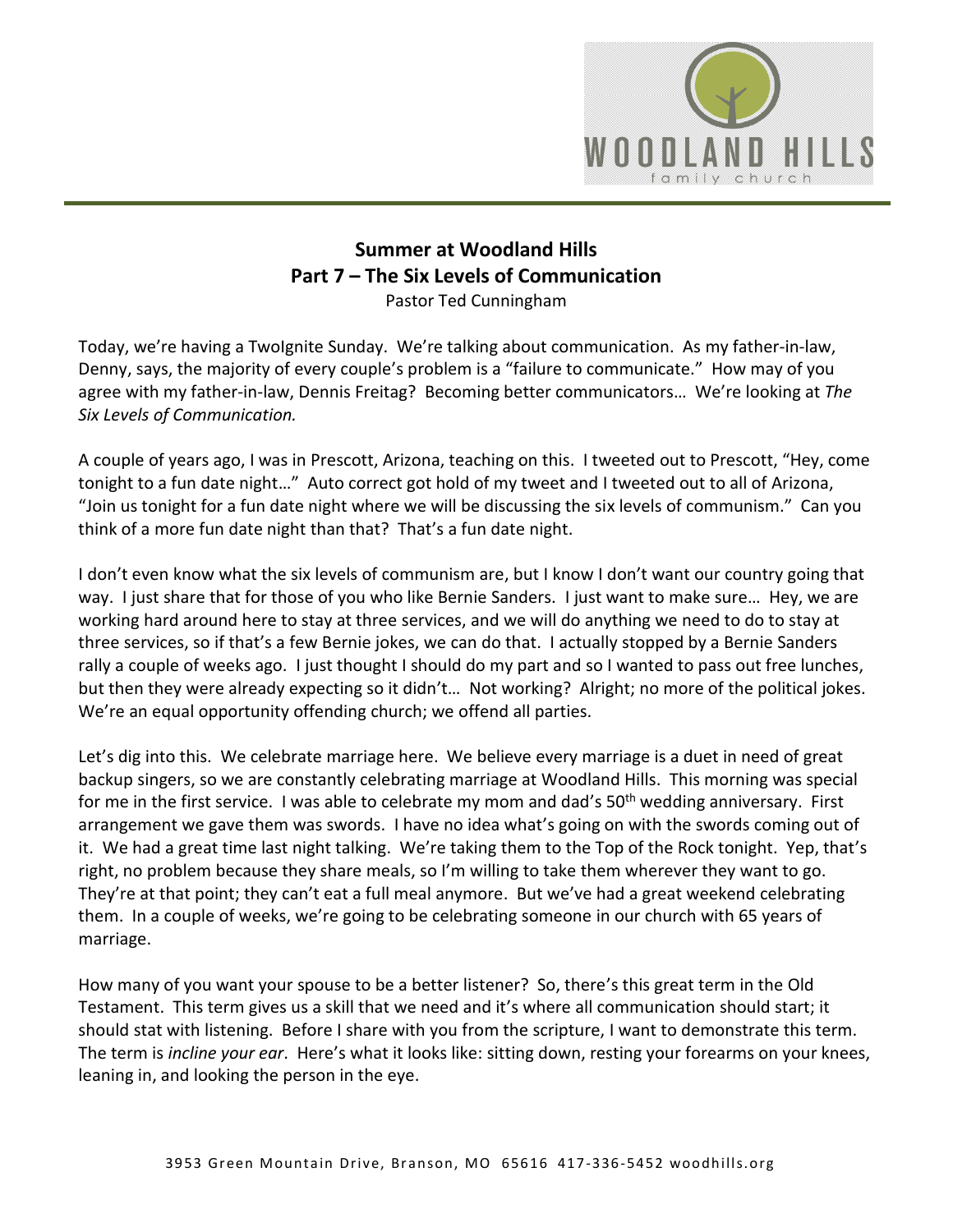A couple of years ago, when Amy told me that I was a five… I asked her, "Scale of 1 to 10, how am I doing as a listener?"

She said, "I give you a five."

This was over lunch, so I said, "Well, why don't we take the lunch hour to let you think about it; I don't need an answer right away."

She said, "Five." She could tell this was weighing on me. She said, "But you know what you could do to go to an eight?" Now pay attention, guys. From a five to an eight is just take the posture of inclining your ear. Undivided attention, that's what she's looking for. Do you know what gets me from an eight to a nine? Taking the posture of inclining your ear and saying, "Tell me more." I'm at a nine. And what I'm asking for is more than I can listen to.

Young people, teenagers, hear me. Even when you don't agree with your mom and dad, you can honor them with the posture of inclining your ear. I want you to do it today. Promise me you will do this. You will walk into a room that your mom and dad are in and whatever they are doing, just sit down across the room from them and take the posture of inclining your ear. That's called honor. How many parents want to see that from their young people today.

This skill will change all of your relationships: your relationship with God, your relationship with each other, your relationship with your kids and with your parents and with your spouse. I believe that after you've been in a relationship for a while, we go from inclining your ear to reclining your ear (leaning back in the chair and slumping). If you were to come into the office and want help in your marriage and I would sit there for an hour slumping back in my chair, you would say, "He's not interested. He's not listening. He doesn't care." That's because I'm reclining, but leaning in and listening is a life and death issue.

In Isaiah, the Lord is speaking through his prophet Isaiah to his people. And we hear him say, "Incline your ear." "You're not listening anymore. Incline your year; lean in and listen." Why? Isaiah 55 – *[3](https://www.studylight.org/desk/?q=isa%2055:3&t1=en_esv&sr=1) Incline your ear, and come to me; hear, that your soul may live…* This is a life and death situation. I believe we do this in our relationship with the Lord, especially if you've grown up in church or are a new believer.

I see this with someone who places faith in Jesus and at the beginning of the relationship they incline their ear, they're soaking it in. Every Bible study they can attend, everything they can get their hands on, every podcast, every blog, every Bible study, they are leaning in. If we're not careful, as the relationship goes on… Again, relationship with God, relationship with others. If we're not careful, our relationship can begin to look like reclining your ear. "He ain't going to say anything today I haven't heard before. I've heard it all."

In our first service, we had 84-year-old Pat Kershaw who sits right there. Do you know who her pastor was for 12 years? Her pastor was A.W. Tozer. Is that a little intimidating? I quote her pastor all the time up here. She's been at this church for 17 years. She is one that could easily say… She was in a church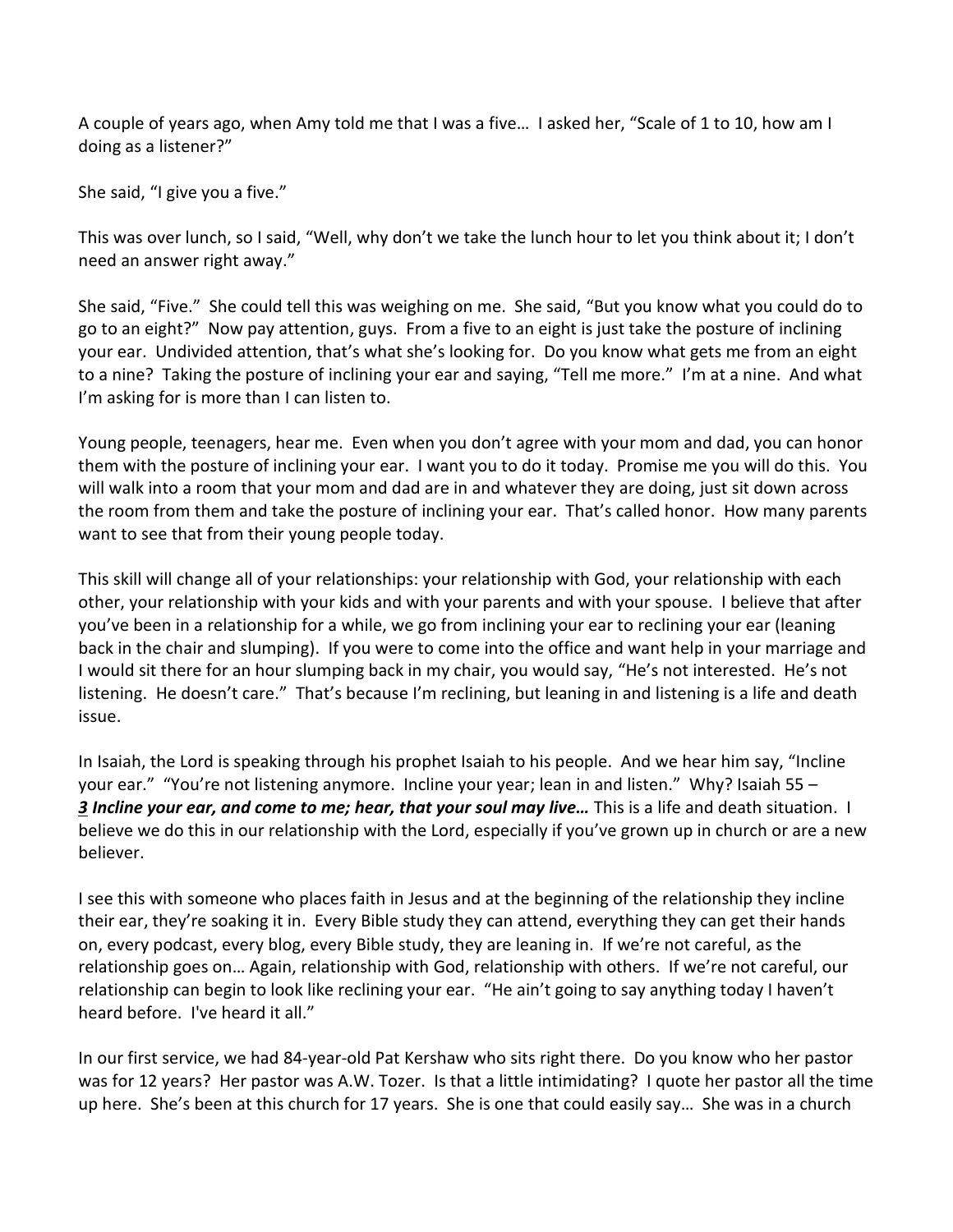for two years where they taught, verse by verse, through Revelation. So, she knows the Bible inside and out. Do you know what I appreciate about 84-year-old Pat Kershaw when she shows up each and every week? She takes the posture of inclining her ear. She's not done learning. She's leaning in and she's listening.

Children, when you read the Book of Proverbs, you know it's a picture of a dad sharing wisdom, telling his kids, "Listen to me and you'll live. Stay away from the adulterous woman, stay away from strong drink, and don't hang out with people who get drunk." There's all this wisdom, but it's a dad sharing with his son, "Lean in and listen." We read it all throughout Proverbs. Incline your ear. "Son, lean in and listen. Take hold of these words. Be a joy to your mom and dad. Don't be a burden. Lean in and listen." Proverbs 22 – *[17](https://www.studylight.org/desk/?q=pr%2022:17&t1=en_esv&sr=1) Incline your ear, and hear the words of the wise and apply your heart to my knowledge…*

In the Song of Solomon 2, Solomon gives us the verse of curiosity and fascination for couples. This is Solomon speaking to the Shulamite Woman and he says, *[14](https://www.studylight.org/desk/?q=so%202:14&t1=en_niv&sr=1) My dove…* this is my little pet name for Amy. Sometimes she tries to have conversations with me in the kitchen and I'm in the family room or she's back in the master closet, trying to talk to me and I can't hear a word she's saying. Now all I do is go, "Coo, Coo" I want to draw her out. She's my dove. *…in the clefts of the rock, in the hiding places on the mountainside…* This is a gentle, tender bird that's stuck back in there and he's trying to draw her out. What beautiful imagery. He wants to bring her out and he wants to get to know her.

…*show me your face, let me hear your voice…* "I want to get to know you. I want to know what's really going on inside of you. And when I do find out…" *…for your voice is sweet, and your face is lovely.* "When I find out something deep in your heart that I didn't know before, I'm not going to respond with shock or judgment." Can you image coming forward to the prayer team after this service, sharing some sin that you're struggling with and they respond with shock and judgment. That would be unsafe. You wouldn't share again. He's saying, "I want to get to know you and when I do get to know you, let me tell you, your voice is sweet and your face is lovely.

What marriage researchers call this is a **Bid for Connection.** It's happening all the time, all throughout the day in your marriage and a bid for connection is just your spouse giving off a little sigh. That's a bid. It's a moan, a groan; it doesn't even have words with it, but something it's done and the bid is put out there, and your spouse wants you to respond to it. The problem is when the bid comes to us, what does that sigh mean. A sigh can mean a lot of things and, guys, this is your tutorial today. Long day? Bad meeting? Slow commute? Hot? Cold? Tired? Kids? Your outfit? Your hair? Boss? This is where men are like, "I know something just happened. I can't quite put my finger on it. What was that?"

If you've been married for a while, you get the bids, you understand what they are. I can give you Amy's. When Amy makes a certain sound, it means she cold. A different sound means, "Have you touched the thermostat? I'm hot!" I know her bid for connection when she doesn't like what the humidity is doing to her hair. I know when she's not happy with her outfit. It's all by these bids of connection.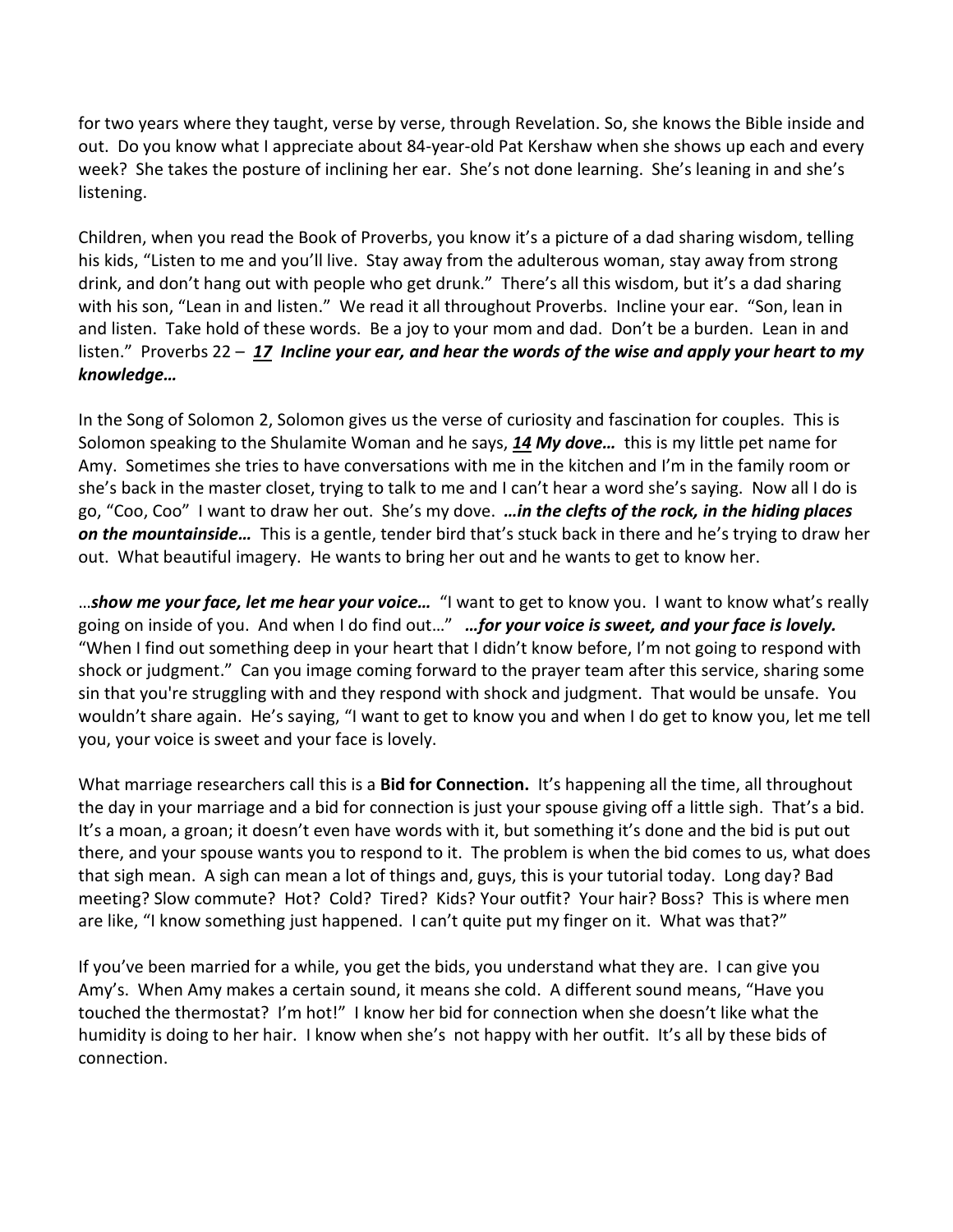You're going, "How do I interpret them?" Here's what you need to know first and foremost about a bid. Don't worry about interpreting them; just acknowledge them.

**Acknowledging the bid is more important than interpreting the bid**. When the bid comes out, do you know what you need to do? You need to take the posture of inclining your ear. When your spouse sighs… this is so important. Listen, when you get a sigh from your wife in the passenger seat of the car, just turn to her, inclining your ear. You're leaning in. You don't know what the sigh means. You don't know what just happened.

Amy's other favorite bid for connection is when in the passenger seat, she braces herself. I know what that bid means. That bid means "Slow down." Make the bid. Here's what's powerful. Thousands of couples have been researched and observed with this bid for connection. We have great research to back all of this up. They are in two categories: **Masters and Disasters**. These couples have been put in these categories. Masters are high levels of marital satisfaction. Disasters are low levels of marital satisfaction.

Here's the part I love. Remember, acknowledging the bid is more important than interpreting the bid. Here's how it breaks down. Masters will turn towards each other 86% of the time. Disasters only turn towards each other 33% of the time. Now, I'm not good with math, but I can tell you 86% is a B, kind of mid B, solid B. Guys, are you getting that? You don't even have to be an A student to experience high levels of marital satisfaction. All you need to do is lean in and now add to it the turn, turning towards it will increase marital satisfaction.

Here's what I want ladies to understand. Ladies, please I need you to grasp this. Your like, "He's not into me. He's not attracted to me." Nope. Shaunti Feldhahn says it's not the big-ticket items that bring marriages down; it's the small ones. That's what we're talking about right now. Small ones done over a long period of time. You know what she calls it? It's simply this: **cluelessness**. "I didn't know that was going on."

John Gottman says, "It's mindlessness, not malice."

We want to help you with this. We've created this card. It just simply says BID on it. It's bright orange and it's big. Everybody's going to get one when then leave here today. If you put a bid out there and your spouse doesn't turn towards you, he's not mad at you; he's clueless. He didn't catch it. He's mindless; he's got something else going on. So, we're giving you a card like a bid at an auction. If you get in the car and sigh and there's no turn, hold up the BID card. You're just going to flash this in front of his face, and you'll get his attention. Have it at home.

Guys, you can have too. Amy receives my bids for connection I'm going to say 90+% of the time. I'm a moaner and a groaner. When I'm getting ready in the morning, I don't know what's going on, but in the shower, I'm moaning and groaning… loudly. How many of you moan and groan as your getting ready in the morning? We're thinking about our day; it's too much. Amy's not only acknowledging them, she's starting to interpret them. She's great at interpreting too. She has a lot of conversations with me and I'm not even in the room. She can ask me question, answer the question. She doesn't always like my answer, but she will answer the question for me, receiving the bid. So, pick this up on your way out.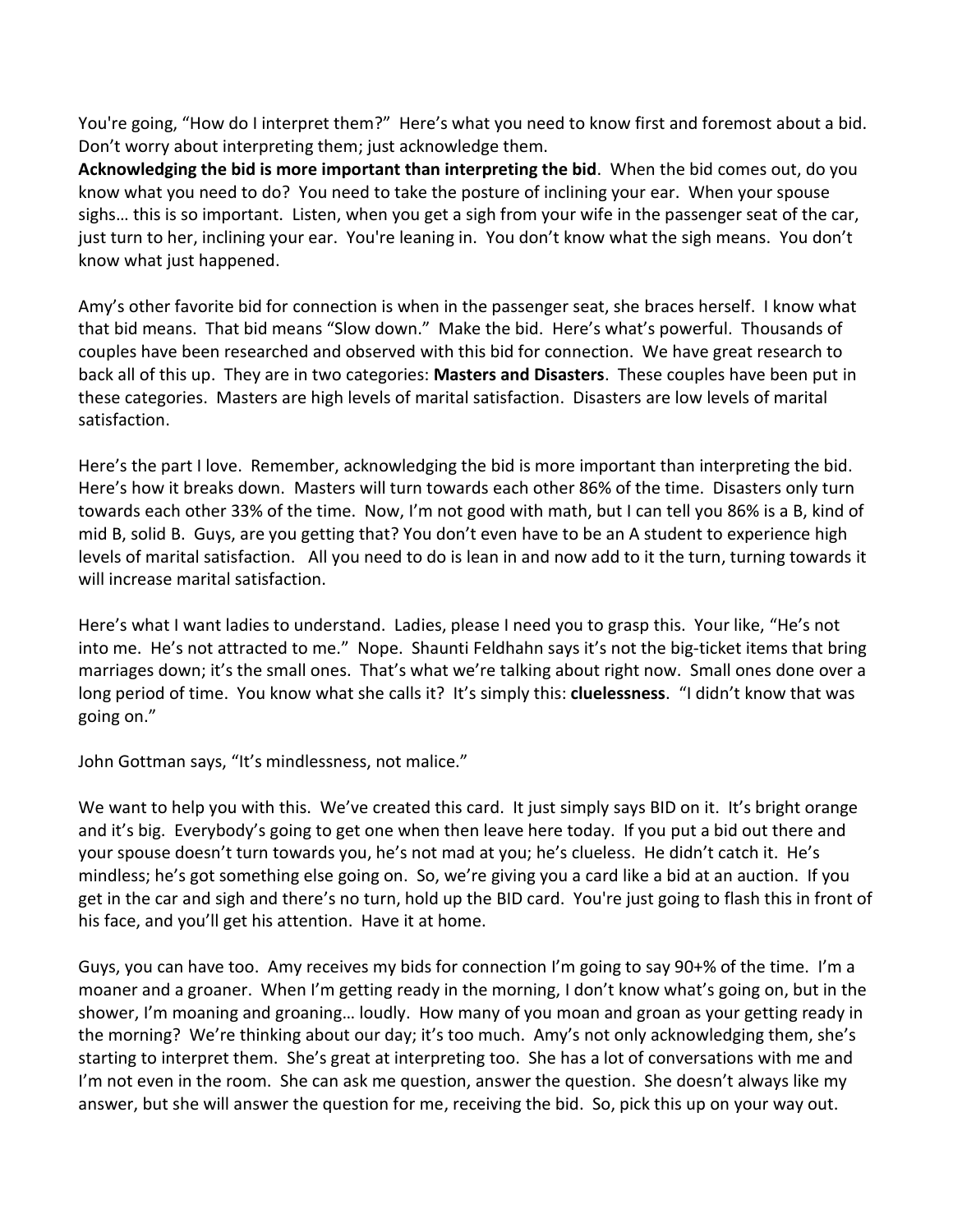Today, what we want to do is go from the bids, we want to keep going to the deep waters of your spouse's heart. Proverbs 20 : 5 puts it this way, *The purposes of a person's heart are deep waters*. We're done with shallow marriages. You can say the six levels of communications, but you can also say the six levels of intimacy, going deeper into the heart of your spouse. Your spouse's heart is deep waters. But one who has insight, a person of understanding is able to draw those out. We want to get off the shallow levels of communication and down to the deep waters of your husband's heart and of your wife's heart.

**Level one – Small Talk**. Next to this level, you should put a zero because there is zero risk of escalated conflict at the small talk level. If you've ever met a stranger on the street and you ask, "Hey, how's it going?" And your met with frustration and anger and that toxicity is flowing out of them, if you're not careful, you'll think you just did something. You did nothing. What's coming out of them was already in them. This is the conversation you have with strangers on the street, with a teller, someone working concessions, with a clerk at a grocery store. Small talk – zero risk of escalated conflict. Healthy people should be able to communicate at the small talk level, no problem

**Level two – Facts**. You need to put a zero here. We need to agree on this; a zero means I should be able to exchange basic information with you and a healthy person can receive it with zero risk of escalated conflict. Although, have you ever been with a couple that are trying to tell you a story and he says, "You know, last Tuesday…" and she goes, "It was Wednesday!"? "Okay, we were at the store…" "We were having dinner!!" You're like, "You know what? I don't even want to hear the rest; this is so painful to listen to."

Here's why I stick with the story. They're not having problems at the facts, details, right wrong… They're not having that issue. I want to find out what's really driving this. Where is all this coming from? What is the issue?

**Level Three – Opinions**. Do not put a zero next to this. I should be able to tell you… "Did you read what Donald Trump tweeted this week?" I should be able to say this… Some of you are thinking, this has been a good message… until now. But I should be able to tell you what he said in a tweet; it's a fact. But when you get all frustrated and angry is when you put in your opinions. Was it Winston Churchill that said, "You're not entitled to your own facts."? Like facts are facts, right?

But coming into opinions… We have opinions on boarder security. The problem is the news today is really confused between facts and opinions. Remember when the news used to be getting the facts? Now it's turning into getting the opinions. I grew up listening to Peter Jennings on the ABC Nightly News. My dad loved watching that. I can remember, as a 10-year-old, thinking *this is so boring*. Because it was. He was just giving you information. Not today. You turn on the news and it's what should I be mad about today? It's level three. Understand cable news networks are level three opinions.

In marriage, here's how this plays out. I remember when Amy and I were getting ready for our daughter's first birthday party. It was fifteen years ago. I'll never forget the day Amy walked into the house with two bags from the party store over in Branson Meadows.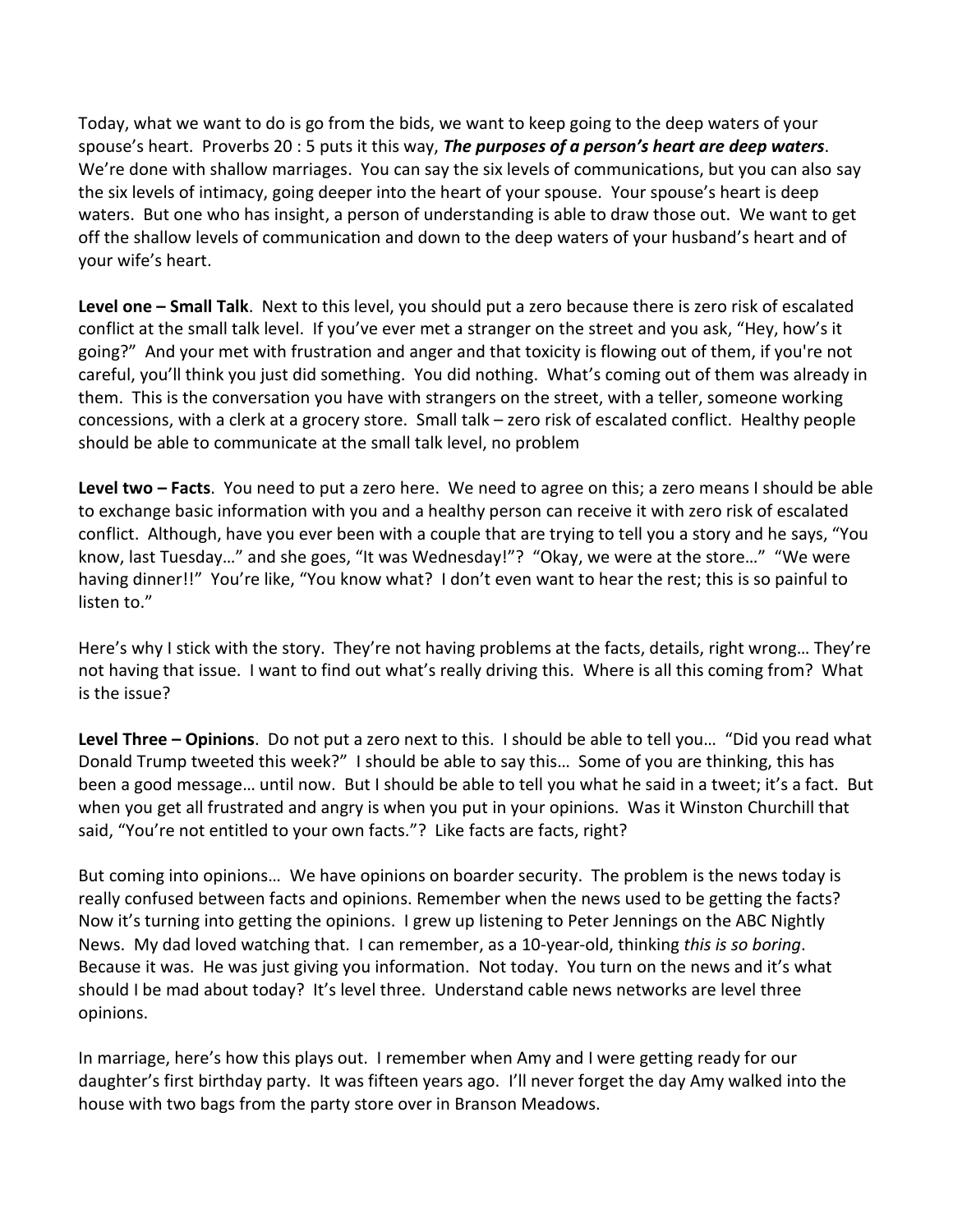I go, "Hey, babe, how's it going?" We're at level one – no problem.

She says, "Good."

I ask, "What did you do today?"

Amy says, "I went shopping." That's a level two fact, guys. Zero risk of escalated conflict when your wife says, "I went shopping."

"How much did you spend today?"

"Two hundred dollars." That's still a fact. Zero risk of escalated conflict.

"On what?" Now, I'm moving from facts to opinions like something is bubbling up inside of me. I say, "On what?"

This is what she says, "On the gifts for the children coming to the party."

I can't… I'm completely lost now because… I said, "I don't understand. Where I grew up… on Earth, you threw a birthday party and you invited people that brought your kid gifts." How many of you that was how it was?

"Not anymore," she says."

You theme the party. Our theme was bees. 235 Meadow Ridge North… I'll never forget it. We opened up the garage and got it all going. She said, "Yeah, everybody leaves with a little bag. You get an eraser and a pencil and bubbles and all this stuff.

I'm going, "This is absolutely insane."

Do you know what my opinion is? There's a line between the first three and the second three levels for a purpose. My opinion is \$200.00 for a child's first birthday is too much. That's an opinion. Amy's opinion is, "We're just getting started. We haven't bought the party favors. We haven't bought the decorations or the food."

Today we're talking about the deep waters. Do you want to be an above the line couple or a below the line couple? Above the line is *I'm right and you're wrong. And this whole conversation is going to be about me winning an argument*. Above the line is head to head. Above the line is *I've got to try to change your mind.* How's that working for you? It's not working. Above the line is *I'm going to get my opinion out there and spend my time persuading you*."

But below the line, we move from opponents to teammates. I want to find out what's driving this. That's why we say around here as parents, "I'm not obsessed with my child's behavior. I want to be obsessed with my child's heart." Why? Because all of their behavior flows from the heart. Everything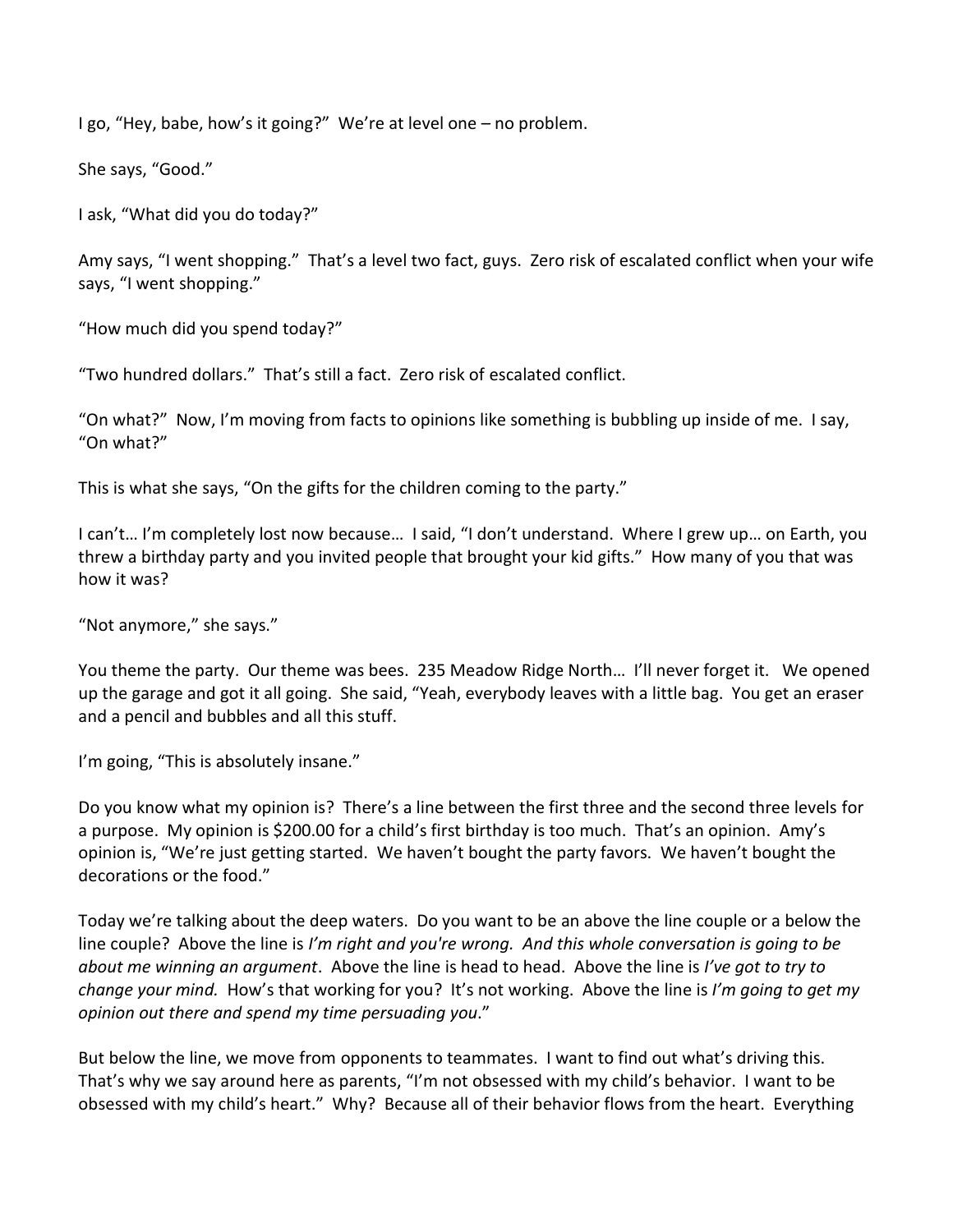going on above the line here is flowing from **level six**. I want to find deep levels of intimacy with Amy by getting to level six.

How many of you are fishermen? You already do this. You want to find the fish. Right now, they are in deeper waters because it's so hot outside, they're looking for cooler water. You start thinking like a fish. You want to know where they are, you want to change up your retrieve, slow to fast. You know what bait to use. Do you know why? It's because you're at level six with the fish. So, you can't tell me you don't know how to go to level six; you do. And she's sitting there going, "Yes!" I'm not saying you're a fish, but he can do the exact same thing. Finding out what's going on at level six.

**Level 4 – Feelings**. I want to get off this opinions level. Two hundred dollars is too much and Amy's says we're just getting started. Why? What's the feelings? Guys, you see feelings and you go… *He's wanting us to cry. He wants me to wear my heart on my sleeve.* No, just use feeling words. Get off opinions. Amy says to me, "I'm uncomfortable with having people over to our home and them not feeling welcomed." Uncomfortable is a great feeling word. She says, "I want them to leave feeling like they matter to God and they matter to me."

Well, that now makes me feel like, "Well I don't. I don't care how they feel, and I don't think a bunch of bubbles are going to do that, but if you think a pencil and an eraser is going to make them…" See, I'm coming back up to opinions. All I have to do at this level, as we'll see today, is validate her. That's where she's at. She wants people to feel special. And I get that.

Then she wants to learn what's driving my opinion. Well underneath my opinion is this feeling like, "Babe, I'm worried (great feeling word) about the rest of our bills." This was before online banking. I had all the bills lined up behind a stapler between the wall and the stapler in the office. And I knew which one needed to be paid. "When you said \$200.00 I wasn't prepared for, that just throws me," and she goes, "Oh, I get that."

You see, we're at a very different place now. Now we have online banking and I'm grateful for online banking because before, she would come home and announce she spent \$200.00 and I would be shocked. Now, I know about 15 to 20 minutes before he gets home how much she spent at Target. It gives me some time to work through some things and I'm at a pretty good place by the time she gets home. I've worked through it. I tell her I want to be buried in the Target parking lot, so I know she'll come visit me three or four times a week. That's all I want to know. But I've worked through some things.

This is a 100% true story, not even exaggerated. One week before Corynn's birthday party, I go, "Babe, what can I do to help you get ready for the party?"

And she said, "Oh, babe, thank you so much; would you lay ceramic tile for me in the kitchen? She wasn't even joking. She does all our environments around here, so you know that's where her heart beats. I had to explain to her… That's where she's at. This house is going to look perfect for all our guests.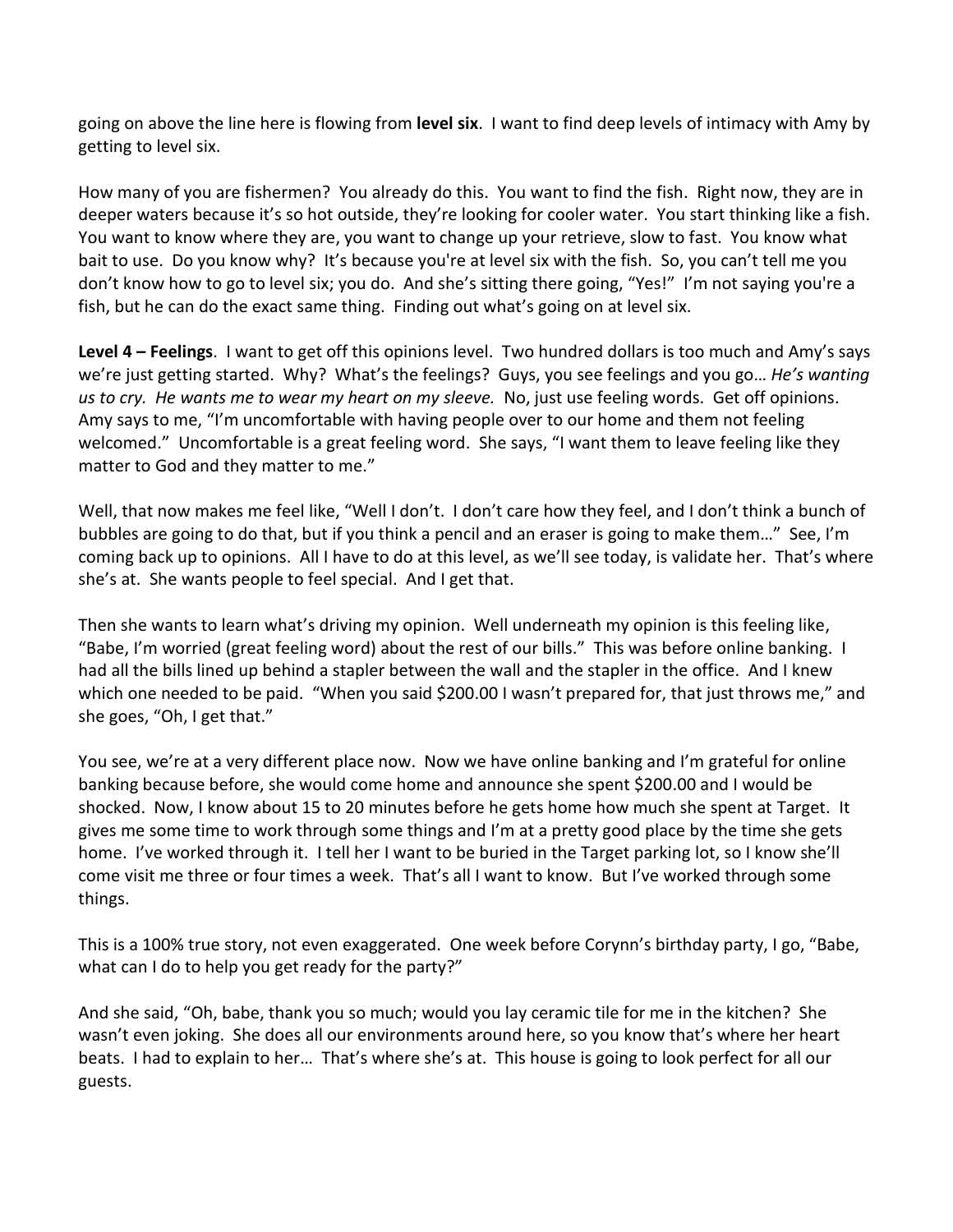I go, "Babe, let me explain something to you. Tonight, I'll have to spend the whole evening ripping up the linoleum. Then tomorrow, I'll do thin set back board and wait 24 hours for it to dry. Then I have to get the tile in here." Is Jon Jenkins in this service. Jon Jenkins actually came over with his saw. Gotta have friends when you're doing this. "It will take a day to day and a half to do the tile and wait 24 hours. Then, you have to grout and wait 24 hours." I'm explaining all of this to her, to which she says, "You should probably get started then." Anybody in here at Corynn's first birthday like the Gaddises? They'll tell you we had a beautiful ceramic tile floor in a week. That's how she functions. That's just in her. Her home is very important to her.

**Level Five – Desires and needs**. We spend time at the feelings level and then we get to level five, which is desires and needs. Some of you share your desire and need without doing the work of feelings and validating each other and you become very manipulating and controlling. Amy gets to this level and says, "I want Corynn to feel special." Well, if we've done the work in level four with feelings, I respond with, "So do I." Look how quickly we get on the same page as teammates. If we don't do the work in feelings and Amy says, "I want Corynn to feel special," I would respond with, "Well, I don't. She ain't even going to remember this party. Maybe we skip the whole party altogether and be done with it." That's if you want to live up in the first three levels, but we've committed to becoming a below the line couple because I want to get to level six.

**Level Six – Beliefs**. At level six, put a heart because this is proverbs 4. 23 – *Above all else, guard your heart, for it is the wellspring of life.* Everything you say and do, all of this flows from your heart. I want to find out what is in the deep waters, and the beliefs are the deep waters of Amy Cunningham's heart. It's the deep water of your spouse's heart. It's the messages that have been written on her heart. And where do these messages come from?

It's cliché in counseling, but this is really what counseling is. Counseling is trying to get you to level six. That's why we say, "Lie down here on this couch and tell me about your father." We want to know what your dad said to you over and over and over again and eventually you started believing it. There's no greater joy for a counselor than to hear someone share, at level six, a lie that has been written on their heart, a lie that says you are worthless. There's no greater joy for a counselor than to say, "That is a lie." There's no greater joy for a counselor, a pastor, a coach, a friend, a spouse, to hear a lie and speak the truth to you about what God believes about you, what God says is true about you.

This level of beliefs is a strong… This is your family of origin. This is the tablet of your heart. Messages have been written on the heart and a coach, a pastor, a friend, a family member, a grandpa, mom, dad, brother, sister, aunt, uncle, they said something to you and eventually you started believing it like a tattoo on your heart. I engage with so many of you throughout the week and I'm constantly trying to figure out… As you share with me your opinions and your feelings and all that, I'm constantly listening, trying to figure out where this is coming from because it's coming from your heart.

Have you ever had that moment where you're at your in-laws' house? I've been there at Denny and Linda Freitag's house and something is said or done and I go, "Huh, that's it right there," and it's a big moment for me. Something just made sense. I just got a level six of why Amy has all this going on. Let me tell you, the belief… Yes, if you will confess with your mouth and believe in your heart… If you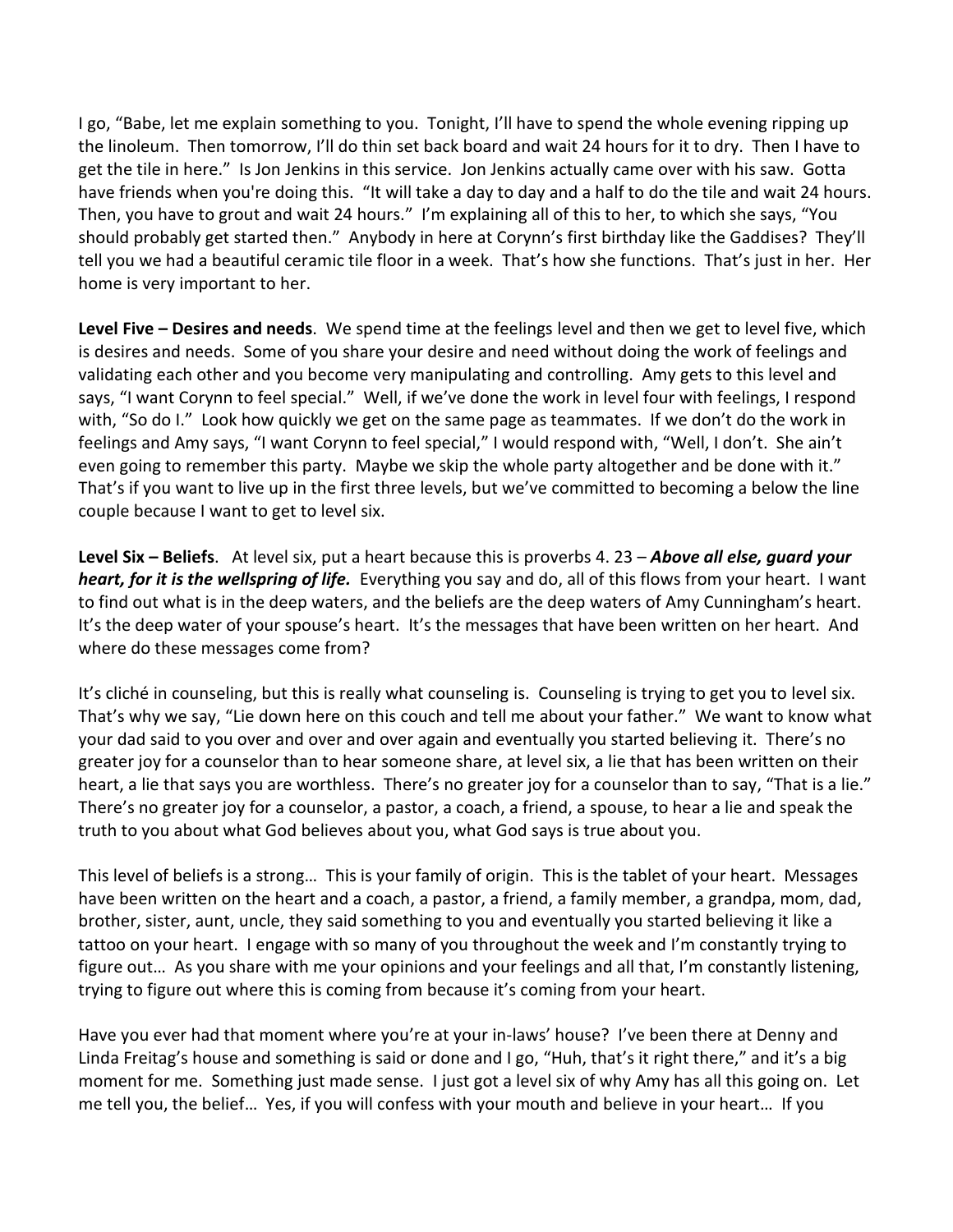confess with your mouth that Jesus is Lord and that God has raised him from the dead, you will be saved. This is where God does his business, it's where he does his work in your life. This is important. But we're not talking essential versus non-essential beliefs today. The beliefs can be as simple as the level six belief Amy has on her heart that says birthdays are a big, huge, honkin', deal. Her family planned them months in advance. They rented blow ups and marching bands and farm animals, whatever they needed to have a party. It was a huge deal.

Guess what message level six belief is on my heart? Birthdays are no big deal. My mom and dad were in the first service. I've never once in 45 years of living, questioned whether or not my mom and dad loved me. But do you know what birthdays were in my home growing up? There weren't parties. We didn't have parties. Some of you want to feel sorry for me. I'm fine. It doesn't bother me at all. It was my dad on his way out the door to work, yelling up the stairs, "Happy birthday, son" and leaving twenty bucks on the table.

All of us have different ways of expressing this, but now I get why, when birthdays roll around, I'm so ticked. It's a week of celebration and I'm ticked because of a level six belief. And for my wife, holidays and seasons and birthdays and anniversaries are huge deals. I don't know if you know this, but we have them every month. I mean for my parents celebrating their  $50<sup>th</sup>$  anniversary, we got flowers and balloons and Top of the Rock going on. It's a thousand-dollar weekend for me. And why am I so bitter celebrating my parents' 50<sup>th</sup> wedding anniversary? It's because of the messages they wrote on my heart. I should have driven by their house and yelled, "Happy anniversary," and left a twenty-dollar bill in the mailbox. Noooo, they're getting a rack of lamb at Top of the Rock tonight and a little Ooey Gooey Butter Cake. That's level six belief. That's what's playing out.

Listen, you brought a tablet into the marriage and your spouse brought a tablet into the marriage. You brought your crazy family of origin into the marriage and she brought her crazy family of origin into the marriage and you're trying to make those two things work. Don't waste any time on the top levels, just going at each other all the time. Figure out why. "You crazy, crazy woman, why do you think that?" Get to the beliefs.

It's every year at Christmas. We have Christmas in July going on right now on the Hallmark Channel. I told Amy yesterday, "Christmas in July is on the Hallmark Channel," and she goes, "Are they new?" I said, "Does it matter? Who cares? I've seen her; she on all 40 of them." You see, I'm working some things out on stage right now. Johnny Cash's kids said, "Dad was always working stuff out on stage." I'm working my stuff out on stage right now. I'm out of breath. This is what good communication should do to you. You should be a little exhausted. Think about it. I have a belief on my heart that says Christmas decorations are no big deal.

Amy grew up in the White House. I'm not joking. There is a tree in every room, garland over every door. I didn't understand it when our kids would come to me with one of their ornaments like, "Oh, Dad, I made this one last year." "PUT IT ON THE TREEE! JUST GET IT ON THE TREE!" Why? Why after I get the 46<sup>th</sup> box down out of the attic that says, "Christmas décor," I'm in no mood to celebrate the birth of my Lord and Savior Jesus Christ. I'm in no mood; I'm ticked. It's level six.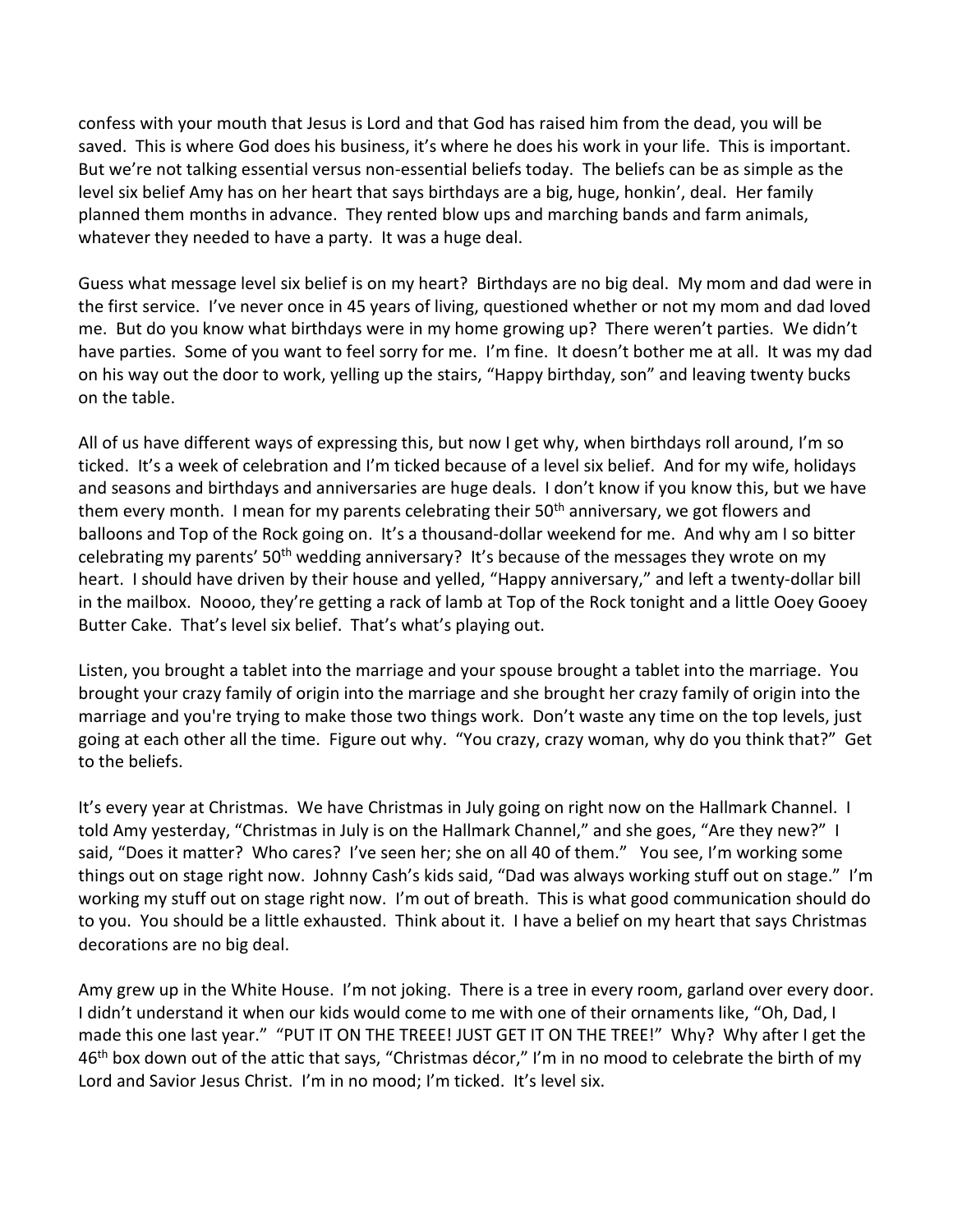Again, it's not just what was said to you; it's what you observed your entire childhood. I always love teaching this. I love teaching this on the parenting side too, if I do a parenting conference, because we're writing messages every single day on the hearts of our children. Some of you are like, "Oh, shoot!" We're all jacked up. But Jesus saves, and all God's people said… Amen.

Think about what I saw growing up. My brother was in the first service and he probably got emotional just even thinking about it because of the power of your family of origin and level six beliefs. My grandma had six grandsons. She was at 625 West Jackson Street, Naperville, Illinois. Every year, whatever grandson was with her, when grandma felt like decorating for Christmas, would go upstairs to her bathroom. She had one in the house. There was a water closet and it was a three foot predecorated tree with a garbage bag over it, and pushed in there, like mashed in there to about that width. Whatever grandson would grab it and put it on the little table by the window that she had, pull of the bag, and sing Joy to the World, the Lord is come. We could decorate in a minute. How many of you agree that that's how long it should take you? You should be able to decorate for Christmas on a commercial break. Raise you hand. Not Amy. Now we have this crazy thing called Woodland Hills Family Church. We do it at home and here.

So, let's talk about this. For some of you, what's keeping you from level six and getting to level six with your spouse… Have the moments this week where you go deep into the heart of your spouse.

I want to run through 15 types of bad listeners, and we're going to do it very quickly.

**1. The Nodder –** this is blocking you from level six. This is the person that took a management course at work where they taught emotional responsiveness. They never quite figured out the balance. The whole time you're trying to have a conversation with them, they're going, "Uh huh, uh huh, yeah, yeah, yeah." It wears you out.

**2. The Eye Roller –** The bid is made in your marriage. A conversation comes up, a bid is made, and you respond with rolling your eyes. *Not again, we talk about this all the time and we get nowhere with it.* Let me tell you, John Gottman says that there is no greater sign of contempt in the marriage then the eye roll. You think you're rolling your eyes at an issue or a topic, but you're not because to your spouse that eye roll is going right past the issue to the soul of who they are.

**3. The Eye Wanderer –** This is the person trying to have a conversation but looking over the shoulder for the next conversation. I don't want to be that at Woodland Hills. I have some of you here where I'll be sharing with somebody and behind them is a member of the church going, "Hey, when you get a second, I'd like to talk to you…" It's like, "Go away. This person is coming to know the Lord. Your issues, you've got them every week; we'll deal with them…" That's terrible. See, I'm working some things out, just working some things out.

**4. The Bored –** For some of you, this is your husband. The lights are home, but no one is home. Ted, he leans in, but I just kind of get a blank stare.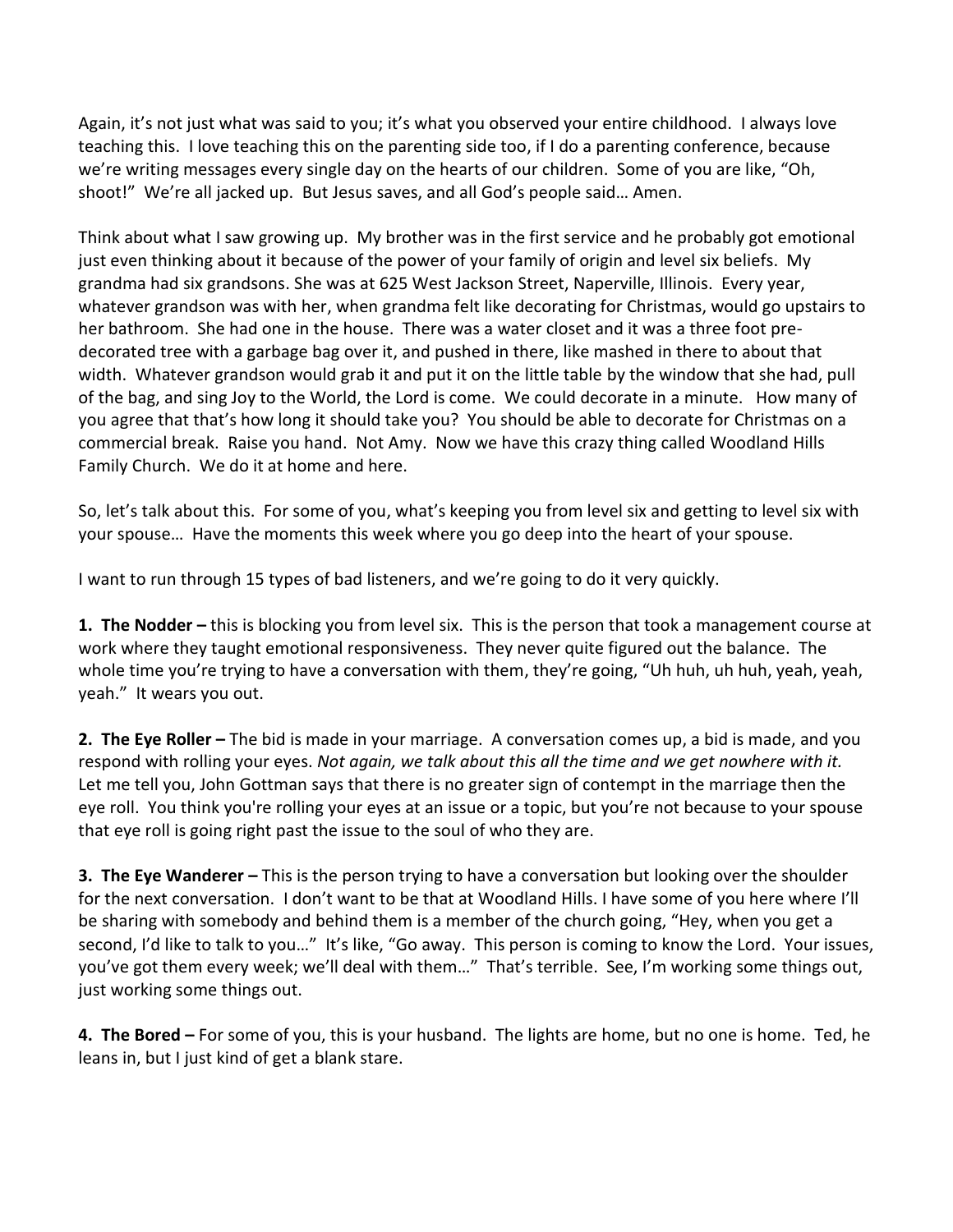**5. The Distracted –** We're distracted in our mind and we're distracted with our environment. To lean in and focus…

**6. The Watch Glancer –** This is the person you're trying to share something with and they just look down quickly at their watch and move on.

**7. The Scroller –** This is a new one. You're trying to have a conversation… How many times does this happen and we see it happen in restaurants and stores all the time? People are talking and then all the sudden their scrolling on their phone.

**8. The One-Upper –** Brian Regan has a great bit on the one-upper. You've been there and they've been there, but they've been there more times. If you drive this, they've driven it longer and it's nicer with more upgrades. This is the person always trying to one-up you.

**9. The One-Downer –** You come in from a bad day at work, "Oh, honey, it was a bad day." "You had a bad day?" You're like, "I'm not competing with you, I'm just telling you…" Senior adults, you do the one-downing when it comes to your physical ailments. You do it. I see it all the time. I hear you. "I'm not feeling well." "You're not feeling well? You should see what I'm trying to pass; this is absolutely ridiculous." Okay, we're not competing; just having a conversation.

**10. The Over-Validator –** The over-validator is one who everything you feel, they've felt or they're feeling it right now. You can see the conversation begins to turn back to them rather than leaning in, inclining the ear, listening, and staying focused.

**11. The Bottom-Liner –** Some of you, when you want the conversation to be over, you're looking at the other person… We almost have a signal for this. We're like, *come on, bro, let's land that plane*. We have a member of our family who… I'm like, *We all took speech class; it's the introduction, the body, and the conclusion.* And he gets lost in the body. I want to be like, "Bro, let's just bring it on in for a landing. We got the details and the facts, but land the dang plane."

**12. The Interviewer –** Some of you are married to Oprah Winfrey. You're trying to share a story and there are four follow up questions for every statement. I'm not saying who it is, but let him finish. Let him finish. He's only going to give your four sentences; let him get them all out. And then you can do all your follow up.

**13. The Hijacker -** You get into a conversation and you're like, "I don't even think I finished my story." No, you didn't because he took over. She took over.

**14. The Debater –** The debater is the one who wants you to punch holes in your logic. They'll say, "Where did you get that?" You're like, "Well, I don't have sources with me. I don't have a bibliography or a citations page." They want you to prove it.

**15. The Sentence Completer –** They're like, "Hey, we'll have the conversation and I'll finish all of your sentences for you."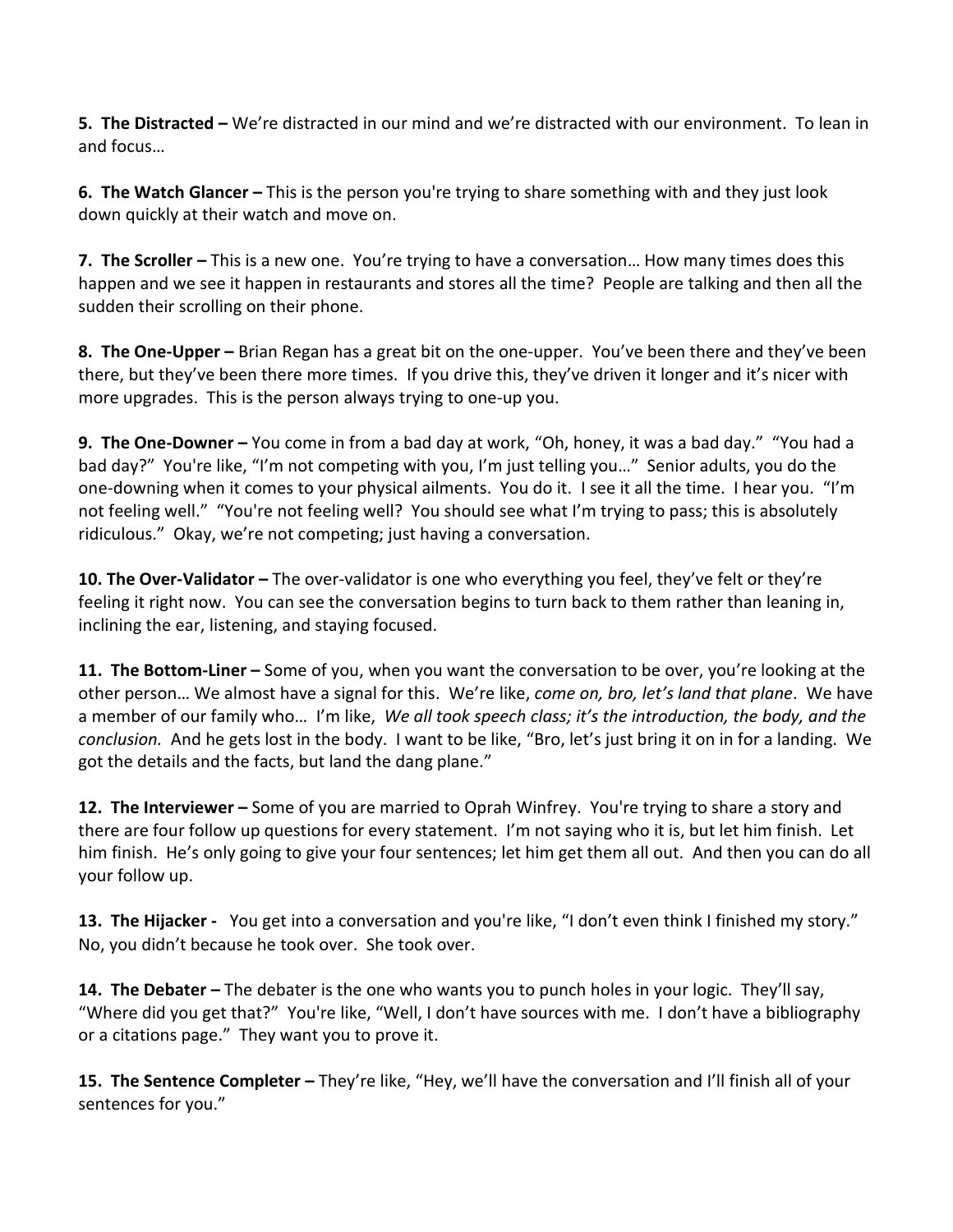Gary Smalley taught us this years ago and this is how we go to the deep waters, and we stay there, and we move toward… I'm not saying we're going to hit a ten with listening, but I want to be an eight or nine listener. If you want to be an eight or nine listener, raise your hand. If you'd like to be married to an eight or nine listener, raise your hand. More hands.

It's simply LUV Talk – Listen, Understand, and Validate

**Listen –** We've been talking about listening, leaning in, distraction free, technology free, kid free. Lean in and focus.

**Understand –** Put what is said by your spouse, verbatim, into your own body language and tone. You've done this. You've shared back something your spouse has said by saying things like, "So what I hear you saying is…" And then you repeat back, word for word, and they respond with, "That's not at all what I said."

"Can we go back to the court reporter." That is word for word what was said. But when you put it in your body language and your tone, and it means something completely different. You've seen me do this. This is important to do. I'm going to say the exact same words two different ways that mean something completely different. "Let's eat, Grandpa!" "Let's eat Grandpa." The first one is a meal with Grandfather and the second is a meal of Grandfather. How you say the words matters. And keep going. Ask questions for deeper understanding.

**Validate –** That's all you want. All you want is the stamp from your spouse that says you were here. It's like a parking ticket going into a restaurant or a store; you just want the stamp that says you were there. "You visited our store and now you don't have to pay for parking." You want that stamp from your spouse after a conversation that shows you were fully present for this. You were leaning in, listening, understanding, so here's the stamp.

That's what we should have given out today, not the BID. We should have given everybody a little black ink pad and a little stamp and just start getting people a stamp that says, "You were here."

I'm going to invite you to stand as we close, and I want to remind you... Some of you are like, "I don't have anybody that listens to me." I love what the writer of Hebrews says: "Jesus is our High Priest and he understands. He understands your weaknesses. He understands what you're going through. And he listens. He is fully available."

Our prayer team will be down front and one thing I know about our prayer team is that they lean in and they listen, and they'll encourage you and share with you. Marriage 911 is a great ministry of our church. It's been going for years, helping couples. What I love about every single person that R.G. and Karen Yallaly have trained for Marriage 911 is they are all leaning in and listening to help marriages and to help spouses.